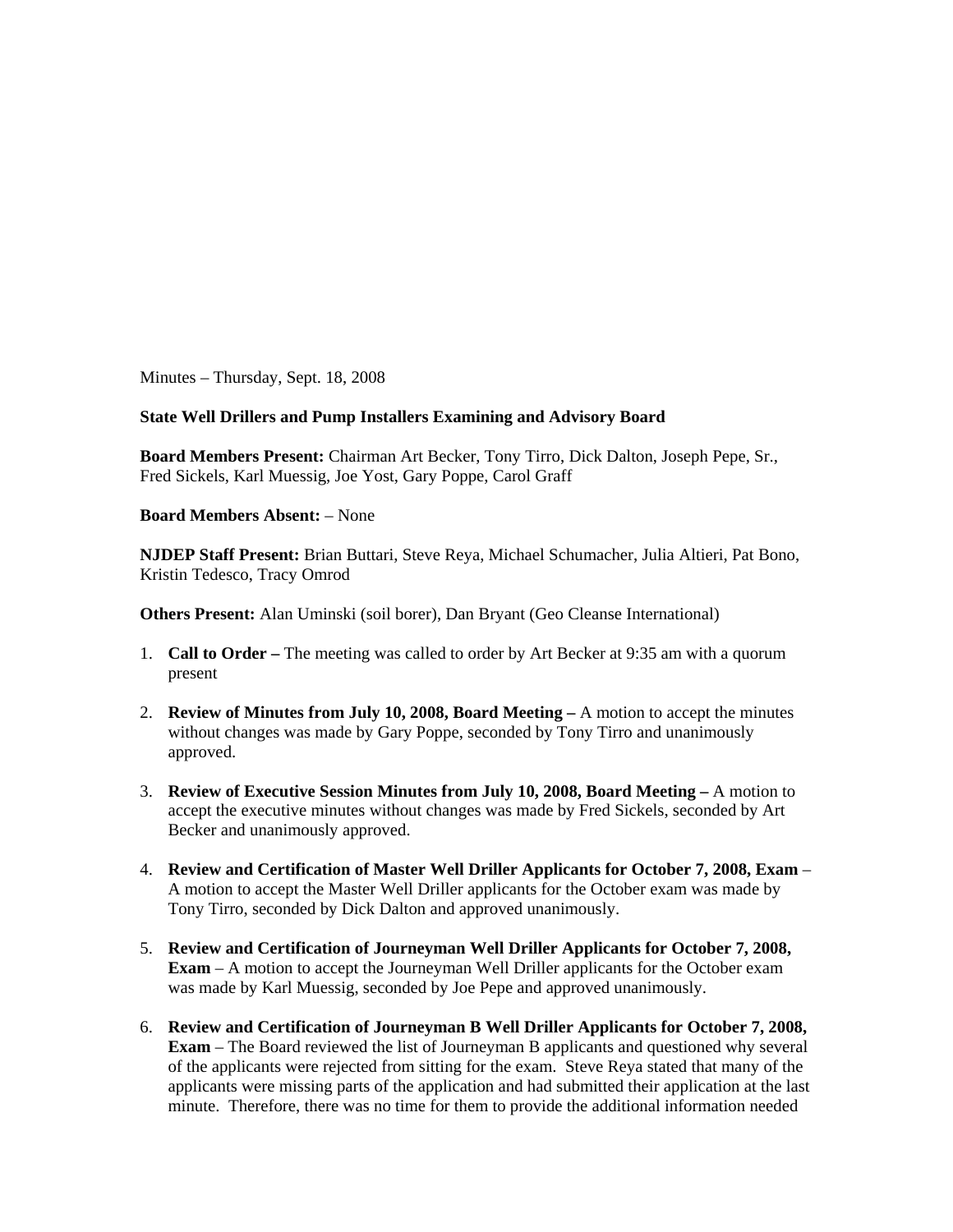by the deadline. A motion to accept the Journeyman B Well Driller applicants for the October exam was made by Tony Tirro, seconded by Gary Poppe and approved unanimously.

- *7.* **Request by Alan Uminski to Reinstate Soil Borer's License**  Alan Uminski has written a letter requesting that the DEP grandfather his Soil Borer's Certification into a Soil Borer license. With the adoption of new regulations in 2001, the Department sent notices to all individuals with a Soil Borer's Certification, which notified them of the new rule change and provided them with an opportunity to convert their certification into a license. Mr. Uminski claimed he never received a notice of the rule change. He only recently learned of the new requirements when he contacted the DEP about drilling borings over 50 feet and was told his certification had lapsed. Mr. Uminski feels that because he was never notified and because the Soil Borer certification had no expiration date, he should have the opportunity to convert his certification to a license. In addition, Mr. Uminski works as a contractor for the EPA and therefore has no New Jersey licensed drillers who can serve as references should the Department require him to retake the exam. Gary Poppe stated that precedence should be the same across the Board with regard to other individuals who have previously submitted requests to reinstate licenses and certifications. Steve Reya stated that (per Helene in the past) a license holder has the responsibility to keep informed of rule changes and license expiration dates. However, he did not recall an instance where a certification was not renewed due to the fact that a certification would not have an expiration date. Art Becker suggests that the Board hold off on making a decision until the next meeting when the Department can get Helene's legal opinion. DEP staff will contact Helene, look at the list of people who received notification of the rule change in 2001 and review past Board decisions on requests to grandfather licenses or certifications. The DEP will also check to see what was required on exam applications from other federal contractors (i.e. Anthony Stegner) with no NJ licensed well driller to verify experience. *Note: Mr. Uminski's address is currently listed as "unknown" in the Department's database. This is the status given after mail has been returned to the Department by the Post Office.*
- 8. **Geo-Cleanse International Presentation of Injection Well Installation** Dan Bryant from Geo-Cleanse International is requesting approval to use direct push technology for site remediation. Geo-Cleanse is the designer/builder and would hire a NJ licensed well driller to install the Category 3 injection wells. All the well construction standards are met with the with the exception of the 4" oversize borehole. Geo-Cleanse has received the approval of the Site Remediation Program provided that Well Permitting approves the use of these wells. Using direct push is successful in applications on contaminated sites where it is critical to achieve a competent seal so the chemicals can't be physically pushed out into the surrounding area. With the other methods, such as the use of hollow stem augers, the pressure of injection is too much for the annual seal and can lead to failure. Karl Muessig agreed that the argument for approving this application is that the failure rate is much lower. Tony Tirro stated that with a 3" hole vs. an 8" hole for a standard injection well, it is evident that the 8" hole has potential for failure based on the larger surface area. Steve Reya stated that the DEP has previously approved on a case by case basis based on site dimensions but is now looking for general approval on when it is acceptable. Art Becker called these wells "micro" wells, saying the smaller wells are better for the environment. Art added that the wells can be effectively decommissioned and current rules allow for us to approve on technical merit. The concern is with the expertise of the driller. The Board recommended that the Department approve this application provided that the wells are part of an approved remediation plan, where the plume is already delineated. This application is limited to injection wells with a minimum size inner diameter casing of 3/4" and a maximum size cutting tool of 3 1/2".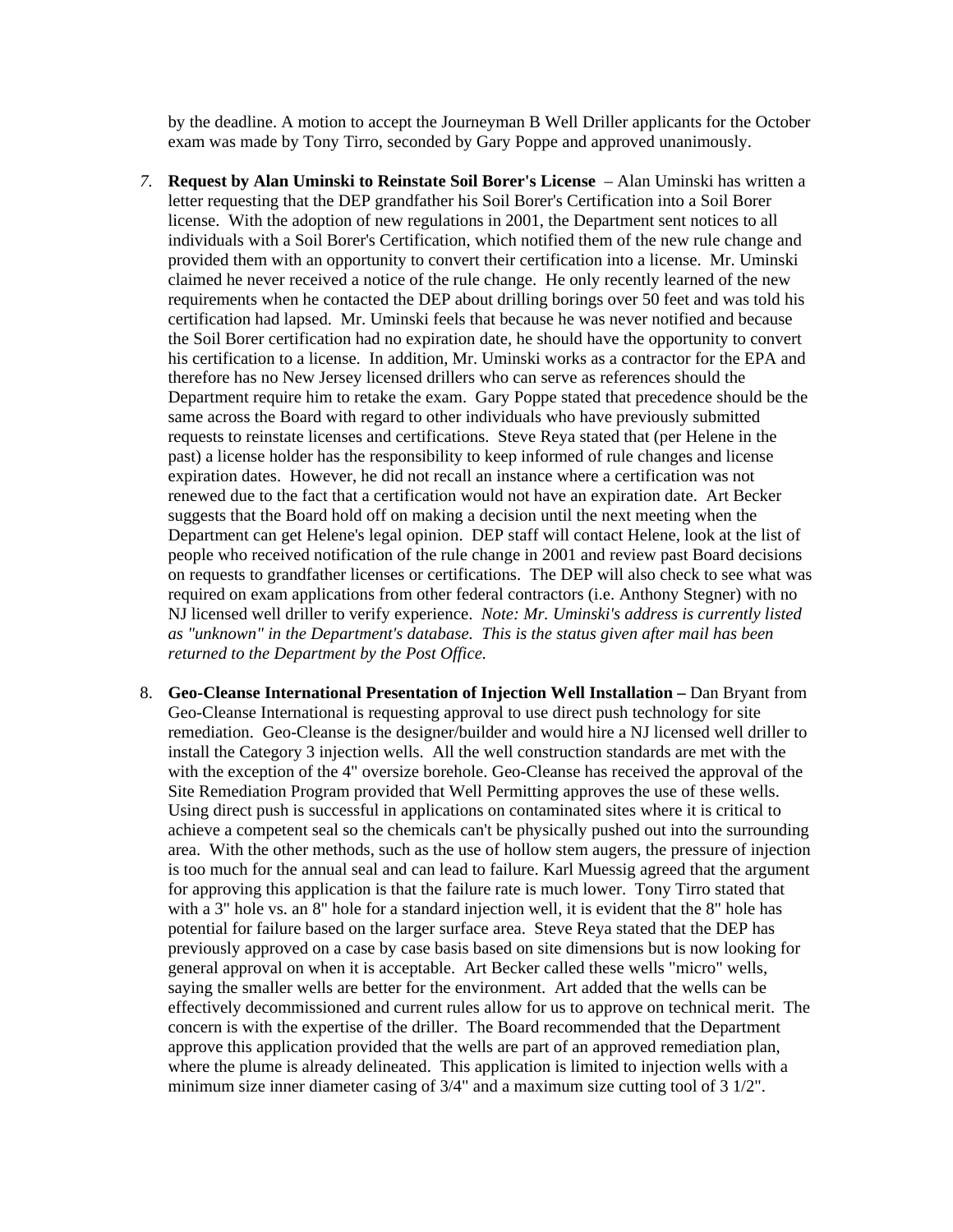9. **E-Permitting –** Mike Schumacher presented a demonstration of the e-permitting program which is expected to go online by the end of the year.

## 10. **DEP Program Updates**

License Renewals **–** Steve Reya reviewed the breakdown of those drillers and pump installers who have renewed their licenses. In general the numbers of expired licenses are down and currently at around 16% as of September 15.

NJGeoWeb Training **–** Pat Bono discussed the upcoming NJGeoWeb Program, which will eventually replace I-MapNJ. I-MapNJ will continue to be active until the NJGeoWeb Program is fully up and running. The DEP has been successfully conducting training classes for the well drilling community. Pat Bono expects NJGeoWeb to go online in about a month.

- 11. **Permit Extension Act-** Pat Bono stated that the Permit Extension Act, which was recently passed does impact well permits. The Bureau will notify the public upon receipt of further clarification with regard to which permits are actually extended beyond the original expiration date.
- 12. **Recognition of Service-** Art Becker thanked Vince Monaco for his hard work and commitment to the Board. Mr. Monaco will be leaving the Department in November. The Board wished him well in his future endeavors.
- 13. **Listing of Duplicate Wells by Well Drilling Exam Applicants-** Steve Reya raised the issue that was initially discussed at the July 10 2008 board meeting, which was the Bureau policy that did not allow the use of duplicate well permit numbers by multiple applicants. The motion passed at the July meeting stated that if soil boring applicants worked on permitted (over 50 ft. deep) soil borings under the supervision of a licensed driller/soil borer, two applicants could utilize the same borehole to document their experience. Steve Reya stated that a similar policy should be examined with regard to all other well drilling licenses. He noted that the Bureau policy had always been that once a permit number was "used" by an applicant, any other applicant could not use it. He also said that the policy was arbitrary, as the number was considered "used" in the order the application was reviewed. Additionally, he questioned the rationale behind not allowing more than one helper as verification of experience when often times two helpers may assist one licensed driller. Many wells also take days, weeks, or even months to drill, and there has never been any stipulation on depths, well use, or time of drilling to allow an exemption to the one to one ratio of applicant to permit number. Different crews could often work on the same well. Both Joe Yost and Gary Poppe stated that they use multiple helpers on their larger wells. Currently, the Bureau calls the listed references to verify experience when there is an apparent discrepancy to discern whether the applicant possesses the required experience. Steve Reya said that generally the monitoring well driller applications are the most common applications where duplicate wells are listed. He also said that the applications do not state the "internal policy," so there is no way the applicant would know the policy. There is also no clear way that an applicant would know the permit numbers listed by someone else working for the same employer. He believed that the intent of the current policy was to restrict applicants from using shallow wells, which are often drilled in one day, as experience for several applicants.

Art Becker believed that when the well use is listed as "public supply," multiple applicants should be allowed to utilize the same permit number. Art asked Joe Yost how many helpers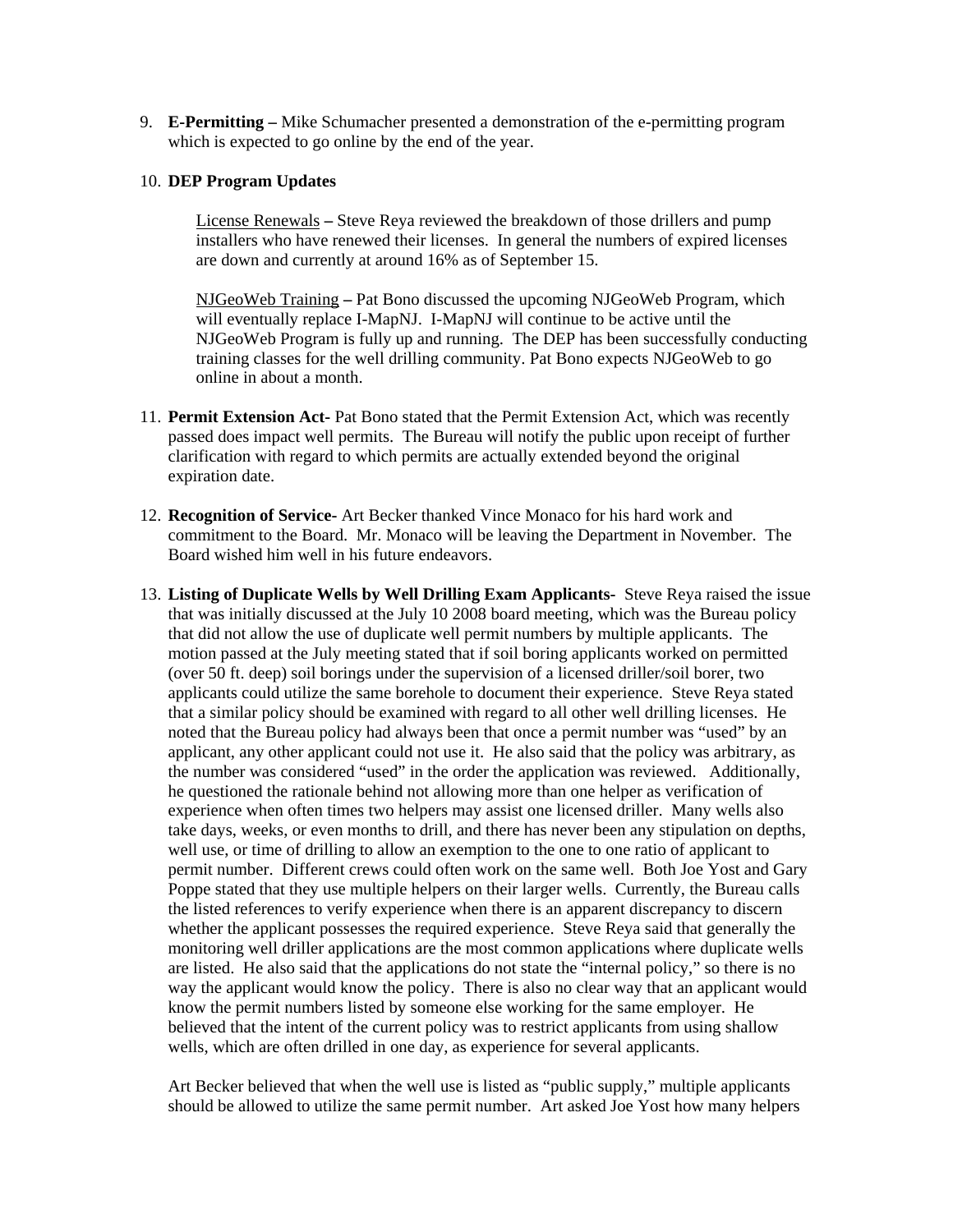would generally be involved when his company drills a public supply well. Mr. Yost stated that three to nine helpers, in addition, the licensed driller would usually be involved with the drilling of the well. Joe Yost also said that his company also re-drills wells, which involved re-drilling the lower portion of the well, re-setting the screen and maintenance casing, and gravel packing the well. This would be done on multiple cased, large diameter wells, but Joe was concerned with the fact that the Bureau might not consider such activity as drilling experience, as the well was not entirely re-constructed. He noted, for instance, that there is generally, no new grout placed in the well unless a liner is being installed as part of the redrill. Mr. Reya said that since the work required a permit, must be performed by a licensed driller, and involves the physical modification of a well, he believed that such work should be acceptable experience. Art Becker also believed that since a licensed driller is signing off on the applicant's experience in such cases, the work could be viewed as acceptable experience. Mr. Becker stated that review of the applications should left up to the discretion of Bureau staff. He felt that multiple permit numbers should be allowable for multiple applicants, provided staff feels that the experience seems reasonable. It was the consensus of the Board that staff would bring any questionable applications, which contain duplicate wells as experience, to the Board's attention for discussion prior to certification.

A motion to enter executive session was made by Gary Poppe and seconded by Tony Tirro.

- **14. Return to open session-** A motion to end executive session was made by Fred Sickels and seconded by Gary Poppe.
- **15. New Business-** Art Becker asked Fred Sickels whether there was any update regarding enforcement actions, as had been discussed at the last meeting. Fred stated that there had not been any coordination meetings since then and he did not have any news to report. Art Becker also asked whether the penalty point matrix system had been modified, as they had discussed at the previous meeting. Pat Bono noted that a new matrix had not been drafted. Fred emphasized the fact that other programs already had matrices that were fairly straightforward and could probably be adapted to the well permitting program. Gary Poppe questioned why we would attempt to further draft matrices or regulations when there are already clear regulations that outline misconduct penalties. He also noted that the current regulations should be strictly enforced rather than drafting anything new. Fred Sickels explained that due to limited staff resources, the Bureau would have to rely on local health departments to enforce the regulations. He felt that additional outreach to health departments would help identify commons problems in the drilling industry, which would allow them to better assist us. Gary Poppe noted that new construction is slow in the state. He felt that local inspectors generally had more time on their hands than in recent years. Mr. Poppe suggested that the Bureau should contact the local inspectors. Joe Pepe volunteered to look into the Electrical Board's regulations and inspections program and see how it functions to determine if a similar system would work with the well drilling industry. Gary Poppe asked who he should contact within New Jersey's government to address the problem of inadequate staffing within the Bureau. Fred stated that he would get back to him with the appropriate contact person.
- **16. CEUs-** Art Becker discussed the possibility of the state hiring a third party to administer such a program. He was familiar with several other states that utilized a third party to manage the program and forward the results to the state, thereby eliminating most of the work involved in administering such a program. Fred discussed the fact that the Department may not legally be allowed to choose a third party because it would be difficult to demonstrate the fact that the Department was unbiased in the decision to pick one party over another. Art